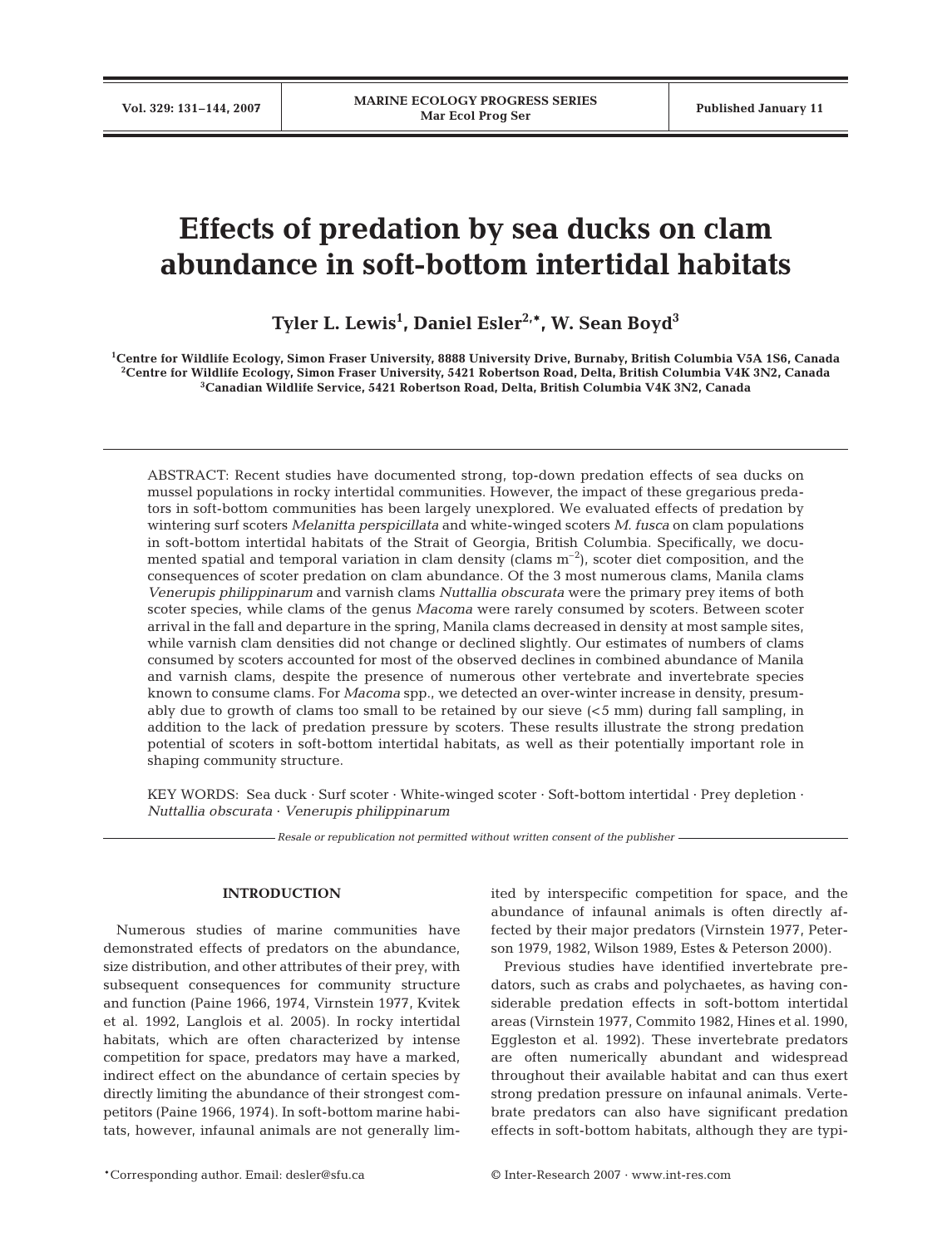cally far less abundant than invertebrate predators (Virnstein 1977, Quammen 1984, Wilson 1989, Kvitek et al. 1992). Vertebrate predators tend to have higher feeding rates and increased mobility, allowing them to quickly respond to variation in prey abundance. Of the vertebrate predators, a growing body of research has identified avian species, particularly shorebirds and waders, as important predators in marine soft-bottom habitats (Szekely & Bamberger 1992, Thrush et al. 1994, Goss-Custard et al. 1996, Zharikov & Skilleter 2003).

In addition to shorebirds, large numbers of sea ducks (tribe: Mergini) are also found in marine soft-bottom habitats. Although their food supplies and predation effects in these habitats have gone largely unstudied (Lovvorn et al. 2003), sea ducks possess numerous attributes that suggest they could have considerable predation effects on infaunal animals (Stott & Olson 1973). Sea ducks are large-bodied predators that often forage in large, dense flocks within intertidal and shallow subtidal zones (Goudie & Ankney 1986) and feed almost exclusively by diving for prey, an energetically expensive method of foraging (de Leeuw 1996). In addition to the locomotory cost of diving, sea ducks generally live in cold-water environments, where they incur high energetic costs of thermoregulation (de Vries & van Eerden 1995, de Leeuw 1996). These energetic demands require sea ducks to consume substantial amounts of food, relative to their body size, to maintain a positive energy balance (Goudie & Ankney 1986, Guillemette et al. 1992, Guillemette 1998). The high consumption rates of sea ducks have been the focus of recent studies illustrating their ability to substantially deplete prey in wintering habitats; however, almost all of these studies have documented the depletion of mussels in rocky intertidal areas (Guillemette et al. 1996, Larsen & Guillemette 2000, Hamilton 2000).

In the Strait of Georgia, British Columbia, surf scoters *Melanitta perspicillata* and white-winged scoters *M. fusca* are the most numerous of many sea duck species that winter in soft-bottom habitats, where they are often found in their thousands (Vermeer & Ydenberg 1989). In these habitats, clams comprise most of the infaunal biomass and are the predominant prey item of both scoter species, as well as of a suite of other vertebrate and invertebrate predators (Vermeer 1981, Bourne 1982, 1984). Within the length range of clams commonly consumed by scoters (10 to 50 mm; Bourne 1984), clam biomass in the Strait of Georgia does not appreciably increase during the winter residency period of scoters, due to low winter growth rates (Nosho & Chew 1972, Williams 1980) and summerrestricted spawning events (Bourne 1982). Accordingly, the non-renewal of winter clam biomass, coupled with the predation potential and the large number of scoters, results in a situation in which significant predation effects might be expected.

We used scoter fecal samples, clam sampling, and quantification of scoter foraging behaviors to evaluate effects of predation by surf scoters and white-winged scoters on over-winter clam abundance in the Strait of Georgia. Specifically, we (1) determined composition of hard-shelled prey in scoter diets; (2) quantified changes in density of clams during the winter period of scoter residency; and (3) estimated clam consumption by scoters, contrasting consumption estimates with over-winter changes in clam abundance to evaluate the relative predation effects of scoters.

# **MATERIALS AND METHODS**

**Study area.** Our study area is located in the Strait of Georgia on the east coast of Vancouver Island, British Columbia, and encompasses the marine waters of Baynes Sound (49.5°N, 124.8°W; Fig. 1). Baynes Sound is a 40 km long coastal channel fringed by a number of small, protected bays. Large expanses of gravel and sand sediments comprise most of the intertidal habitat in Baynes Sound (Dawe et al. 1998). The area produces significant numbers of both wild and cultured bivalves and is an important wintering area for populations of waterfowl and other marine birds (Dawe et al. 1998). Waterbird surveys in Baynes Sound during the winters of 2002/2003 and 2003/2004 indicated a mean  $(\pm SE)$ population of  $6500 \pm 250$  scoters (surf scoters + whitewinged scoters) and a maximum of ca. 9000 scoters (Canadian Wildlife Service unpubl. data).

**Diet estimation.** To evaluate scoter diet composition, fecal samples were collected from scoters caught in Baynes Sound in December of 2001, 2002, and 2003 and in late winter of 2003 and 2004, following the capture procedures described by Lewis et al. (2005). Scoters were captured during morning hours at known foraging sites. Because scoters rarely foraged at night (Lewis et al. 2005), fecal samples originated from food consumed the morning of capture. Fecal samples were collected from clean towels lining the bottoms of portable pet carriers used to hold individual scoters. To process fecal samples, feces from each scoter were first passed through a 250 µm sieve. All fragments of shell retained on the sieve were separated from non-shell objects and sorted into bivalve and non-bivalve groupings. Because shell fragments accounted for >99% of the gross mass of all fecal samples and small rocks composed most of the non-shell objects, all non-shell objects were excluded from further analyses. Bivalve groupings were further sorted to species, while nonbivalve groupings were sorted to more coarse taxonomic classifications (e.g. crustacean, gastropod). Shell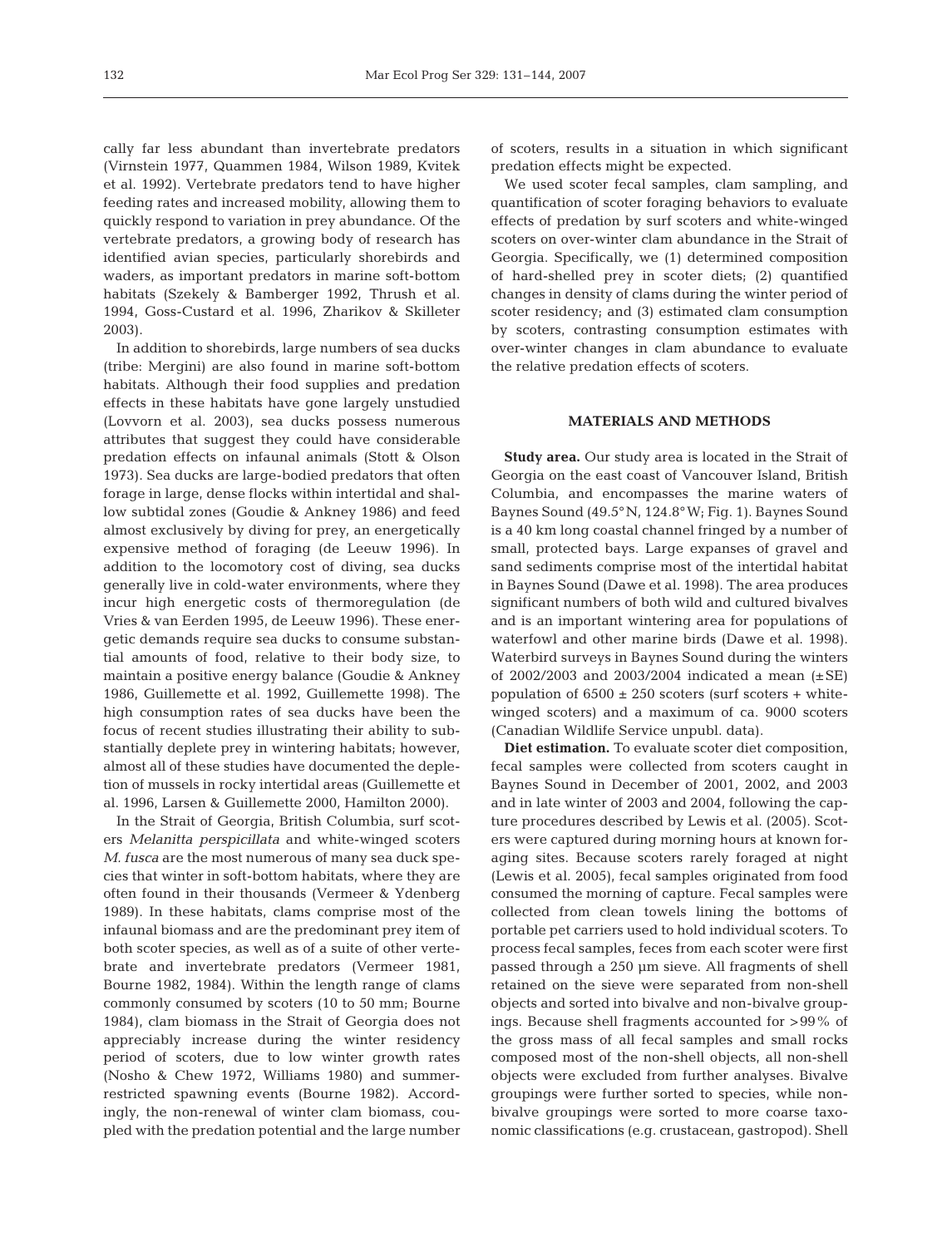

Fig. 1. Baynes Sound, extending from Comox Harbour to Deep Bay, in the Strait of Georgia, British Columbia, Canada, showing the 6 sample plots

structure, such as concentric and radial sculpture, and color of exterior and internal shell surface provided the primary diagnostic information needed to identify fecal shell fragments to species. Fecal shell fragments were compared to intact shells of known species to verify classification. For each fecal sample, sorted groupings were placed in separate aluminum petri dishes and dried at 100°C to constant mass.

Unidentifiable shell fragments were grouped as either unknown (8.0% of all shell fragments) or unknown bivalve (7.5%). These groupings were mainly composed of shell fragments that were too small for identification, but presumably reflect the species composition of the identifiable shell fragments. A separate grouping was also created to account for the close similarity in shell structure between Manila clams *Venerupis philippinarum* and Pacific littleneck clams *Protothaca staminea*. When a shell fragment could not be identified to species, but we were certain that it was either Manila or Pacific littleneck, the fragment was placed into a grouping that encompassed both species.

The percent dry mass of all fecal shell fragments was calculated for each prey type. Dry mass percentages do not account for inherent differences between the proportion of shell to soft tissue among prey types or across size classes within a prey type. Therefore, percentages are meant to provide a relative index of the importance of each hard-shelled prey item to the diet of scoters, and not an exact proportion of dietary intake.

**Clam sampling.** To determine intertidal clam density, 6 sample plots were established throughout Baynes Sound in the winter of 2003/2004 (Fig. 1). We sampled these plots on 2 occasions timed to coincide with scoter arrival and departure from Baynes Sound: in the fall from 23 September to 17 October 2003 and in the spring from 5 to 12 April 2004. Each sample plot measured  $150 \times 150$  m (22500 m<sup>2</sup>) and was contained within an intertidal area bounded by the 1.0 and 3.5 m tidal heights (based on lowest low tide datum), encompassing the range of the dominant intertidal clam species in Baynes Sound (Gillespie et al. 1999, 2001). Because the elevational slope varied among sample plots, the total tidal height encompassed by each plot differed slightly by location.

Clam sampling was conducted using a 2-stage sampling methodology (Gillespie & Kronlund 1999). The entire  $150 \times 150$  m sampling plot was divided into 300 contiguous strata 0.5 m wide and aligned parallel to the shoreline. These strata were then divided into 4 elevational groups, each containing 75 strata (thus each elevational group measured 150 m parallel to the shoreline and 37.5 m perpendicular to the shoreline). We then randomly selected 3 strata from each elevational group. Each selected stratum was then divided into 300 units of  $0.5 \times 0.5$  m, and, of these, 6 units (hereafter termed quadrats) were selected for sampling. Thus, 72 quadrats were examined per sample plot in both fall and spring, consistent with the recommended sample rate of 30 quadrats per hectare (Gillespie & Kronlund 1999). Quadrat locations were selected separately for fall and spring sampling, and no fall quadrat locations were re-sampled in the spring.

Each quadrat was completely excavated to a depth of 15 cm, below which clams were considered inaccessible to foraging scoters (Lovvorn 1989, Richman & Lovvorn 2003). All excavated substrate was passed through a 4 mm sieve. Sieve size was selected to retain bivalves of lengths consumed by scoters; of whole bivalves found in the esophagi of collected surf scoters and white-winged scoters, as well as similarly sized canvasbacks *Aythya valisineria*, spectacled eiders *Somateria fischeri*, and common eiders *Somateria mollissima*, few if any bivalves <4 mm were consumed (Bourne 1984, Lovvorn 1989, Nehls & Ketzenberg 2002, Lovvorn et al. 2003). Retained clams were identified to the species level, except for *Macoma balthica*, *M*. *expansa*, *M*. *inquinata*, *M*. *nasuta*, and *M*. *obliqua*, which were grouped by genus. The shell length of each clam, defined as the greatest linear distance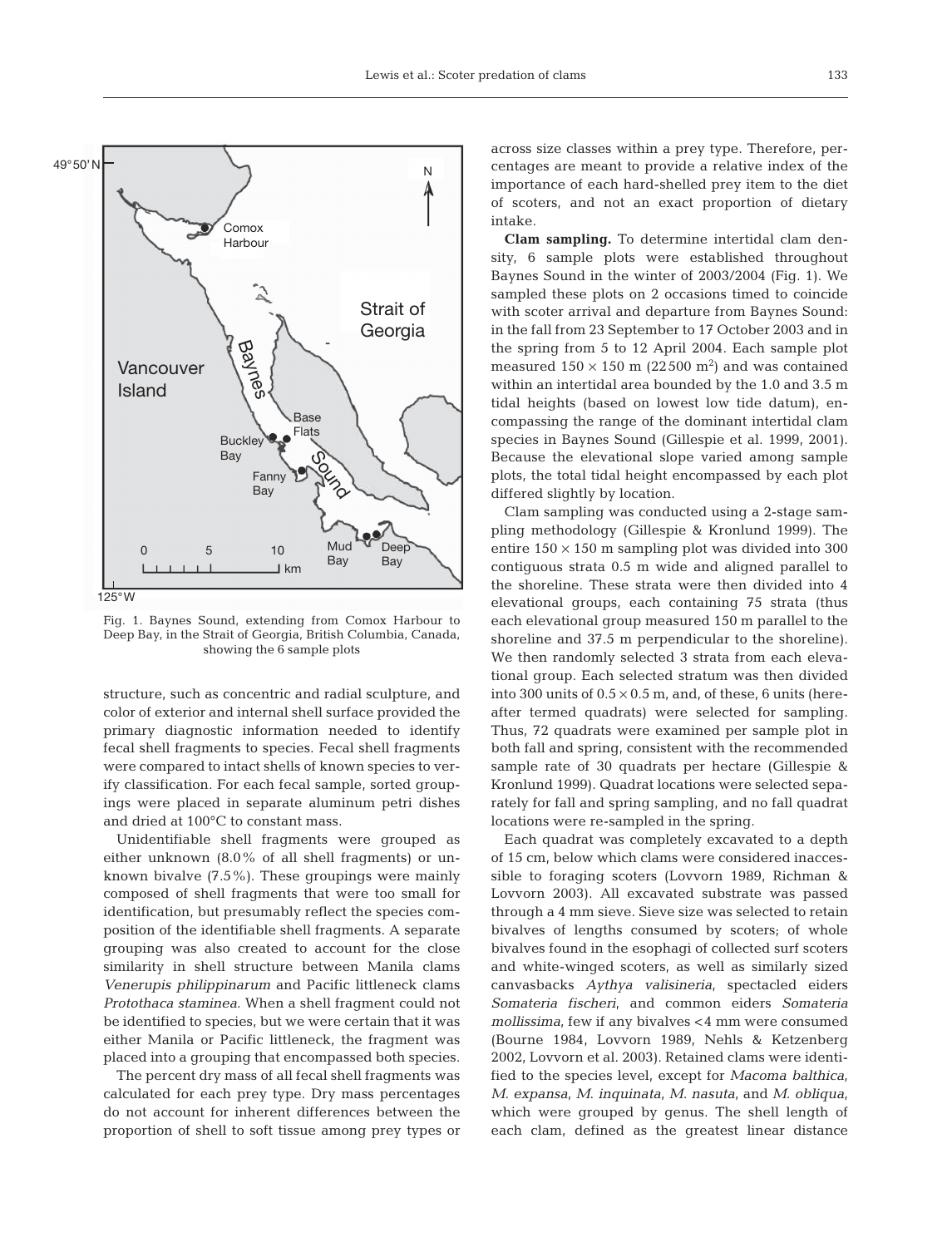between the anterior and posterior margins of the valve (Gillespie & Kronlund 1999), was measured to the nearest 5 mm length class (beginning with the 5 to 9.9 mm size class). All clams were returned to the sample hole and re-buried.

Some of the Baynes Sound intertidal area is used by the shellfish aquaculture industry for production of commercial clams and oysters. In some locations, large nets are placed on top of portions of intertidal flats to protect commercial clam stocks from predation by sea ducks and other large predators. Foraging scoters are effectively excluded from preying on clams underneath these nets. Four of the 6 sample plots contained nets within their boundaries: Base Flats, Buckley Bay, Deep Bay, and Mud Bay (Fig. 1). The total amount of net covering each of these sample plots was measured. The Comox Harbor and Fanny Bay sample plots were free of nets. During clam sampling, all quadrats that completely overlapped nets were recorded as net, and no substrate was excavated. When quadrats partially overlapped nets, the proportion of the quadrat covered by net was estimated and only the net-free portion of the quadrat was sampled.

To evaluate variation in clam density, we fit a series of general linear models using the program SAS (SAS Institute 1999). We constructed separate *a priori* model sets for varnish clam *Nuttallia obscurata* density, Manila and Pacific littleneck density combined, and *Macoma* spp. density. Varnish, Manila, and Pacific littleneck clams were chosen for inclusion in model sets because they were the primary hard-shelled prey items of scoters in Baynes Sound, as determined by fecal sample analyses. A set of *a priori* general linear models was also constructed for the rarely consumed *Macoma* spp. to provide a contrast with the more commonly consumed clam species. Manila and Pacific littleneck clams were considered in combination due to the difficulty of separating the 2 species in fecal samples and their similar value to foraging scoters (Bourne 1984). This grouping, however, reflects primarily Manila clams, which numerically comprised 33.2% of all clams sampled, while Pacific littlenecks comprised only 1.6%.

We used an information-theoretic approach (Burnham & Anderson 2002) to evaluate support for each general linear model within a model set. Two explanatory variables were used to construct identical model sets for each clam species: season (fall or spring) and site (the 6 sample plots). Model sets consisted of the following: a null model with only an intercept; models with site and season singly; a model with site and season additively; and a model with site, season, and a site by season interaction. We also included 2 additional models, which were special cases of a site by season interaction, in which site differences were constrained

for either the fall or spring season. The fall-constrained model considered all sites to have equal clam density in the fall, while the spring-constrained model considered all sites to have equal clam density in the spring. We refer to these models as fall-constrained and spring-constrained, respectively. Model sets for each clam species consisted of these same 7 models. We used Akaike's information criterion (AIC) to rank the fit of each model within a model set (Burnham & Anderson 2002). ΔAIC values were used to compare the relative explanatory value of the models, with ΔAIC defined as the difference between the AIC value of the best-fitting model and each respective model in the set. AIC weights  $(\omega_i)$ , which indicate the relative likelihood of a model given the data and set of models, were also calculated to provide a relative weight of evidence for each model (Burnham & Anderson 2002). Because  $\Delta AIC$  and  $\omega_i$  mainly indicate the relative importance of each model considered in our analysis, we also calculated  $R^2$  values for each model to assess their overall fit, i.e. the proportion of variation explained by each model. Furthermore, because the addition of each explanatory variable to a model decreases the AIC value unless significant variation is explained, we were able to assess the absolute importance of our explanatory variables by comparing each model to an intercept-only null model. All clam densities (clams  $m^{-2}$ ) are presented as means ( $\pm$ SE).

Scoter consumption estimate. The total number of clams consumed by scoters, *C*, at each sample plot for the winter of 2003/2004 was estimated by  $C = T \times N \times$  $R \times S$ , where *T* is the total time available for foraging (h), *N* is the number of scoters within the sample plot, *R* is the dive rate (dives  $h^{-1}$ ), and *S* is clam capture success (clams captured dive<sup>-1</sup>).

During their winter residency period, we estimated the total foraging time available to scoters as  $T =$ 1616.7 h. Scoter residency period, determined from Baynes Sound waterbird surveys, included all dates from 15 October to 10 March. Spring departure coincides with the commencement of herring spawn, at which point scoters abandon their typical winter habitats and food sources within Baynes Sound. Only diurnal hours were used to calculate *T*, as scoters rarely foraged at night (Lewis et al. 2005). Civil twilight was used to define the boundary between diurnal and nocturnal periods.

The number of scoters *N* per sample plot was estimated by counting all scoters within the boundaries of each sample plot. Offshore corners of each sample plot were marked with buoys to provide visual boundary markers for the observer. Counts were conducted approximately once per week per sample plot for the period of 1 November to 5 March. Sampling effort per sample plot was approximately evenly distributed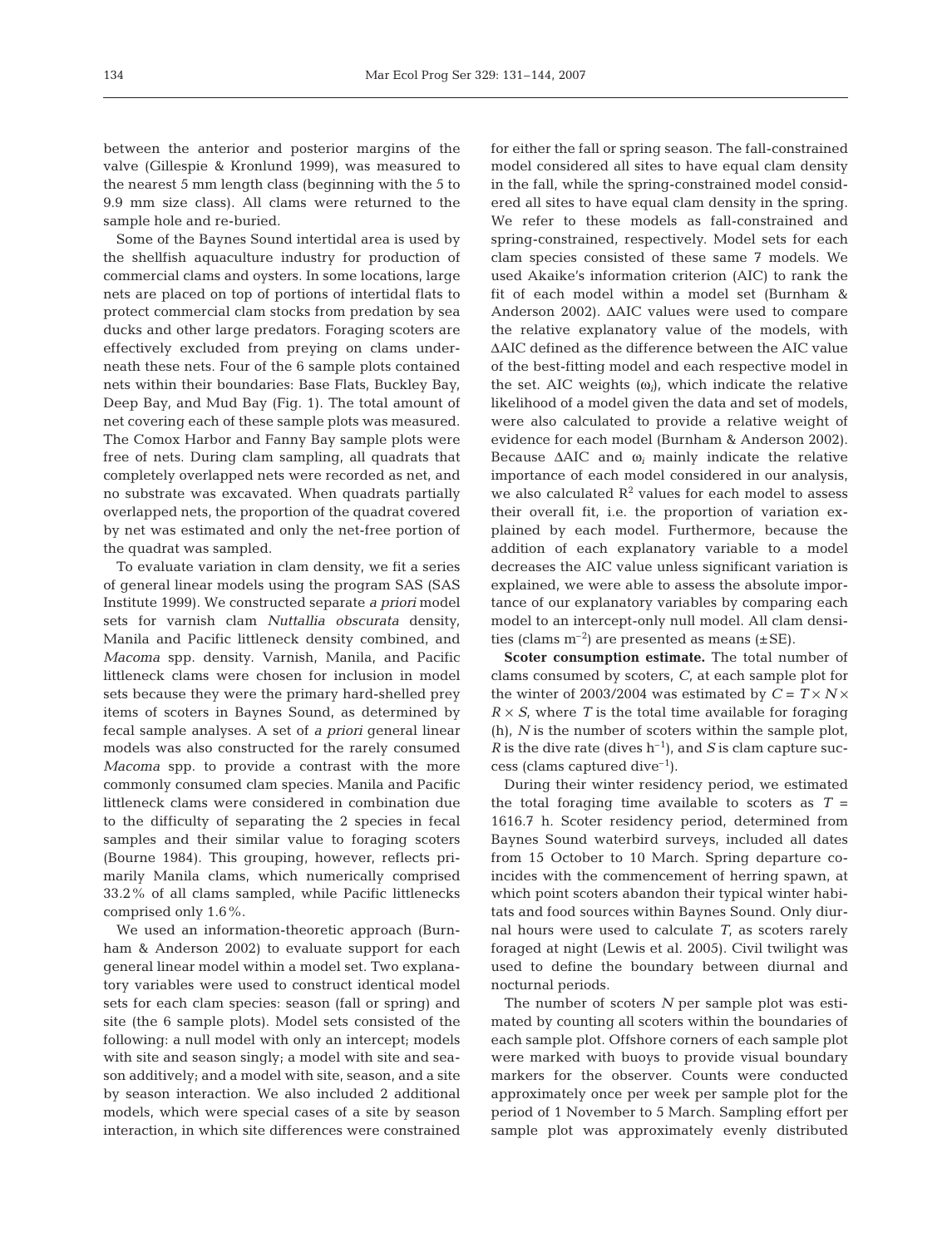throughout the core daylight hours of 08:00 to 16:00 h. During the winter months within our study site, from mid-October through late February, the lowest daily low tide occurred exclusively at night. Therefore, diurnal scoter counts were all conducted with a substantially flooded sample plot.

Clam capture success *S* was monitored once per week at each plot from 1 November to 5 March, unless the plot was unoccupied by scoters during observation attempts. When feeding on bivalves, scoters may bring captured bivalves to the surface for manipulation and ingestion (Ydenberg 1988). As scoters surfaced following a foraging dive, the presence or absence of a clam in the bill was recorded. Only scoters for which the surfacing event was distinctly observed were included in data collection, minimizing potential bias caused by scoters that stayed longer at the surface to manipulate captured bivalves or by differences in handling times of bivalve species. Sample plots were continually scanned for surfacing scoters, with all observations restricted to the area within each sample plot. Sampling effort per sample plot was approximately evenly distributed throughout the core daylight hours of 08:00 to 16:00 h. Only observations with a minimum of 5 individuals present in the plot (mean = 29.7 scoters; range: 5 to 120 scoters) and 50 recorded surfacing events were included in analyses. *S* was summarized for each observation period as the proportion of successful dives.

Estimates of clam capture success are dependent on the assumption that captured bivalves are mainly consumed at the surface. Typically, diving ducks bring large bivalves to the surface and swallow small bivalves underwater (de Leeuw & van Eerden 1992). Although some clams may have been consumed underwater by scoters, length distributions of clams sampled, as well as length of clams for which overwinter declines were detected, indicates that scoters were preying on relatively large clams; thus, our surface observations provide reliable measures of number of clams captured per dive (see 'Discussion').

The dive rate *R* was obtained using radio telemetry. Scoters were captured and affixed with radio transmitters during December 2003, following the procedures described by Lewis et al. (2005). Radio transmitters were deployed on surf scoters (18 males, 9 females) and white-winged scoters (28 males, 20 females). In addition, scoters were captured and affixed with radio transmitters in December 2002 (surf scoters: 27 males, 15 females; white-winged scoters: 21 males, 13 females). Many of these radio-marked scoters returned to Baynes Sound for the winter of 2003/2004, allowing us to begin monitoring scoter dive rates prior to that winter's radio transmitter deployment. The radio signal disappeared when the scoter dove, and resumed when the scoter resurfaced, allowing us to document the

number of dives per unit time (Wanless & Harris 1991, Custer et al. 1996). Dive rates were monitored from 1 November to 5 March, using hand-held 4-element Yagi antennas connected to Advanced Telemetry Systems (ATS) R4000 receivers, and observations were spread approximately evenly across daylight hours for each sample site. Observation blocks of 1 h duration were used to determine dive rates.

To assure a spatial and temporal connection between dive-rate observations of radio-marked scoters and sample plots, locations of radio-marked scoters were determined on the same day as dive-rate observations. Point locations of radio-marked scoters and telemetry accuracy were determined following the methods described by Lewis et al. (2005). We used ArcView v.3.2 (ESRI 1999) geographic information system (GIS) software to plot scoter point locations and sample plots on a digital 1:20000 TRIM base-map of the British Columbia coast (British Columbia Ministry of Sustainable Resource Management). A buffer was created around each sample plot, radiating 750 m from the center point of each plot. For each dive-rate observation, inclusion in our analyses required the following temporal and spatial criteria: (1) an individual's point location was collected on the same day as that individual's dive-rate observation and (2) the point location was within a 750 m sample plot buffer.

Mean values for number of clams consumed by scoters *C* (surf scoters + white-winged scoters) were calculated for each sample plot and for all sample plots combined, using data simulation (Morgan 1984). In each simulation, a value was chosen from raw data for each of the 3 variables *N*, *R*, and *S*. Then, 1000 simulations were run, and the mean was generated from these 1000 values. Standard errors for estimates of *C* were calculated by propagating standard error estimates associated with *N*, *R*, and *S* (Bevington 1969). All model variables used to calculate *C* are for surf and white-winged scoters combined and do not discriminate between sex and age.

Mean values of *C* were compared to over-winter changes in clam numbers for each sample plot and for all sample plots combined. Numerical clam changes were estimated by subtracting mean spring estimates of clam numbers from mean fall estimates. Estimates of clam numbers were based on combined density measurements for the primary clam species consumed by scoters in Baynes Sound: Manila, Pacific littleneck, and varnish clams. All estimates of clam numbers accounted for percent cover of anti-predator nets used by the shellfish aquaculture industry. Standard errors for over-winter change in clam numbers were calculated by propagating the standard errors associated with mean fall and spring clam number estimates (Bevington 1969).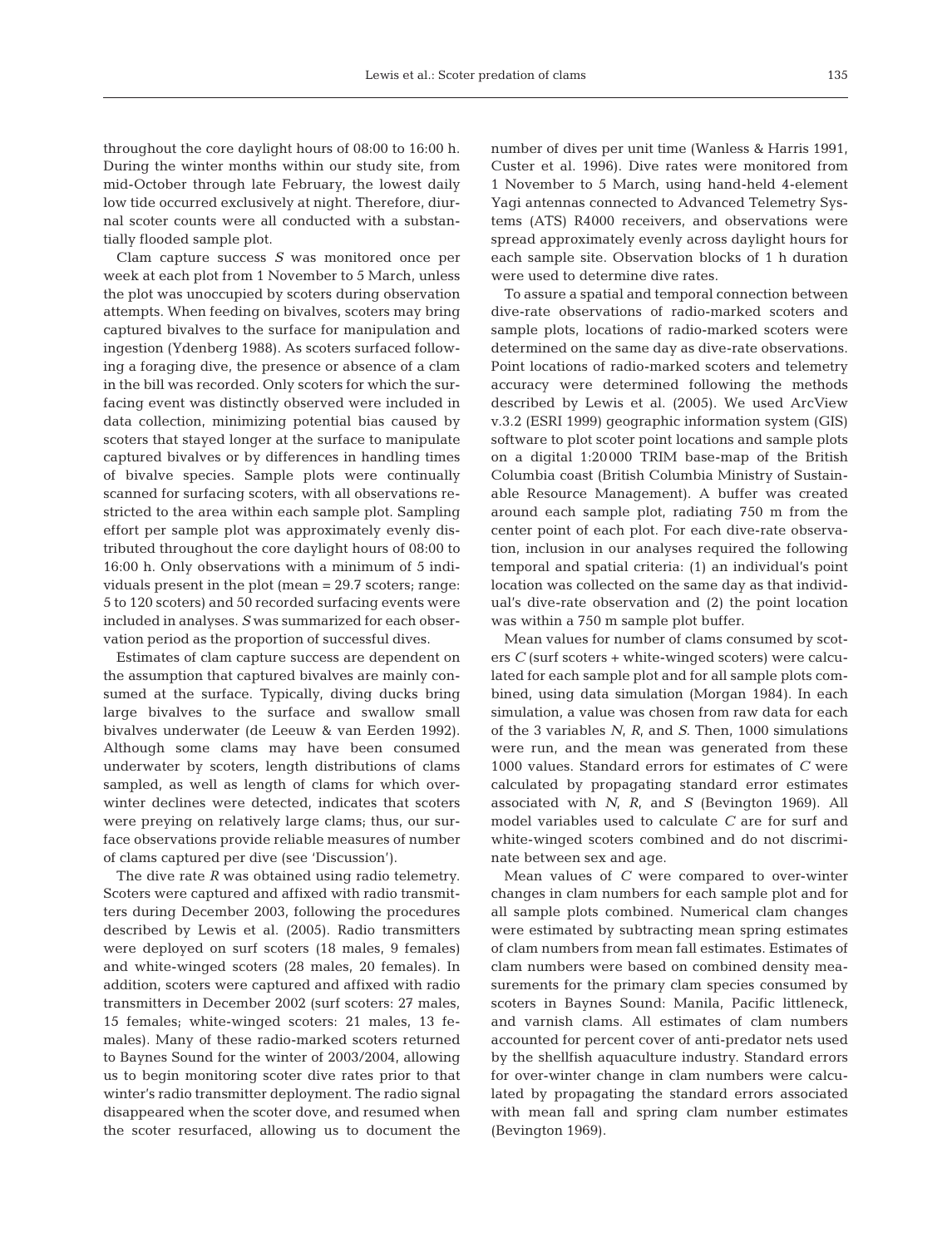To assess the general aptitude of our scoter consumption estimates, we converted consumption estimates to energetic values and compared them with independent estimates of energy consumption. The amount of energy consumed over the winter period by scoters in our sample plots was independently estimated as follows: energy consumed = (field metabolic rate/energy assimilation rate) × number of bird days (Larsen & Guillemette 2000). Field metabolic rate (FMR) was calculated using allometric estimates for seabirds (Nagy 1987), where log FMR  $(kJ d^{-1}) = 0.904 + 0.704 \times \log \log \log \log$ .

We estimated scoter body mass as 1250 g, based on body masses of surf and white-winged scoters captured in our study area during winter 2003/2004. Number of bird days was estimated from the average number of scoters in all sample plots per day multiplied by the number of days (147 d; 15 October to 10 March). Because no energy assimilation data are available for Manila and varnish clams, we used an energy assimilation rate of 0.75, approximated from other studies of bivalve digestion by diving ducks (Larsen & Guillemette 2000, Richman & Lovvorn 2003). Similarly, because no energy density estimates are available for Manila and varnish clams, we converted our scoter consumption estimate, measured as number of clams, into energy using an allometric relationship (energy =  $0.194 \times$  [length/10]<sup>3.18</sup>], with energy measured in kJ and length in mm, derived for Pacific littleneck clams (Juanes & Hartwick 1990).

## **RESULTS**

## **Diet**

Bivalves accounted for >90% of the total dry mass of shell fragments in the feces of both surf scoters *Melanitta perspicillata* and white-winged scoters *M. fusca* (Table 1). Of the bivalve species, Manila clams *Venerupis philippinarum* and varnish clams *Nuttallia obscurata* dominated the fecal samples for both scoter species, accounting for  $>70\%$  of the total dry mass. Varnish clams were the most prominent prey item for white-winged scoters, accounting for 46% of total dry mass of their fecal samples, while Manila clams accounted for 30%. For surf scoters, Manila clams were the most prominent prey item, accounting for 52% of total dry mass of their fecal samples, while varnish clams accounted for 20%. These percentages were, in fact, likely even greater since species composition within the unknown fecal category, composed of shell fragments too small for identification, was presumably similar to that of identifiable shell fragments. Also, the Manila/Pacific littleneck category was probably composed of mostly Manila shell fragments.

Table 1. *Melanitta perspicillata*, *M. fusca*. Percentage dry weight (g) of fecal shell fragments collected from surf scoters  $(n = 71)$  and white-winged scoters  $(n = 162)$  in coastal British Columbia during the winters of 2002, 2003, and 2004

| Prey group<br>and species | % weight of<br>fecal shell fragments |              |  |
|---------------------------|--------------------------------------|--------------|--|
|                           | Surf                                 | White-winged |  |
|                           | scoter                               | scoter       |  |
| <b>Bivalves</b>           | 90.1                                 | 91.1         |  |
| Manila clam               |                                      |              |  |
| Venerupis philippinarum   | 51.9                                 | 29.7         |  |
| Varnish clam              |                                      |              |  |
| Nuttallia obscurata       | 19.8                                 | 46.0         |  |
| Pacific littleneck clam   |                                      |              |  |
| Protothaca staminea       | 0.8                                  | 1.3          |  |
| Manila/Pacific littleneck | 9.5                                  | 5.6          |  |
| Macoma spp.               | 0.4                                  | 0.9          |  |
| Heart cockle              |                                      |              |  |
| Clinocardium nuttallii    | 0                                    | 0.2.         |  |
| Bay mussel                |                                      |              |  |
| Mytilus trossulus         | 0.4                                  | $\Omega$     |  |
| Unknown bivalve           | 7.4                                  | 7.5          |  |
| Gastropods                | $\Omega$                             | 0.6          |  |
| Crustaceans               | 0.1                                  | 0.7          |  |
| Unknown                   | 9.7                                  | 7.5          |  |

#### **Clam densities**

Manila, varnish, and *Macoma* spp. were the most abundant clams in benthic samples, accounting for >80% of all clams sampled. Manila clams were most common, accounting for 33.2% of all clams sampled in fall and spring, while *Macoma* spp. and varnish clams accounted for 25.6 and 25.2%, respectively. Other clam species commonly encountered included *Clinocardium nuttallii*, *Cryptomya californica*, *Saxidomus gigantea*, and *Mya arenaria*.

The spring-constrained model best explained variation in Manila/littleneck clam densities and had an  $R^2$  = 0.10 (Table 2). This model indicated that Manila/littleneck clam densities differed by site in the fall, but that all sites were of a similar density in the spring. The model with site, season, and site  $\times$  season also received support  $(AAIC = 1.30)$ , although the AIC weight ( $\omega_i$  = 0.33) was approximately half that of the best-fitting model ( $\omega_i$  = 0.62). The top 2 models thus indicate that only models accounting for both site and seasonal differences received substantial support. Furthermore, the null model received no support  $(\omega_i =$ 0.00), indicating that the explanatory variables used in our models explained a significant amount of variance in the data. Seasonal differences in the top 2 models were due to over-winter declines in Manila/Pacific littleneck density (Fig. 2). Declines were heavily concentrated in the 25 to 45 mm length range; in the fall, 70% of Manila clams sampled were 25 to 45 mm, while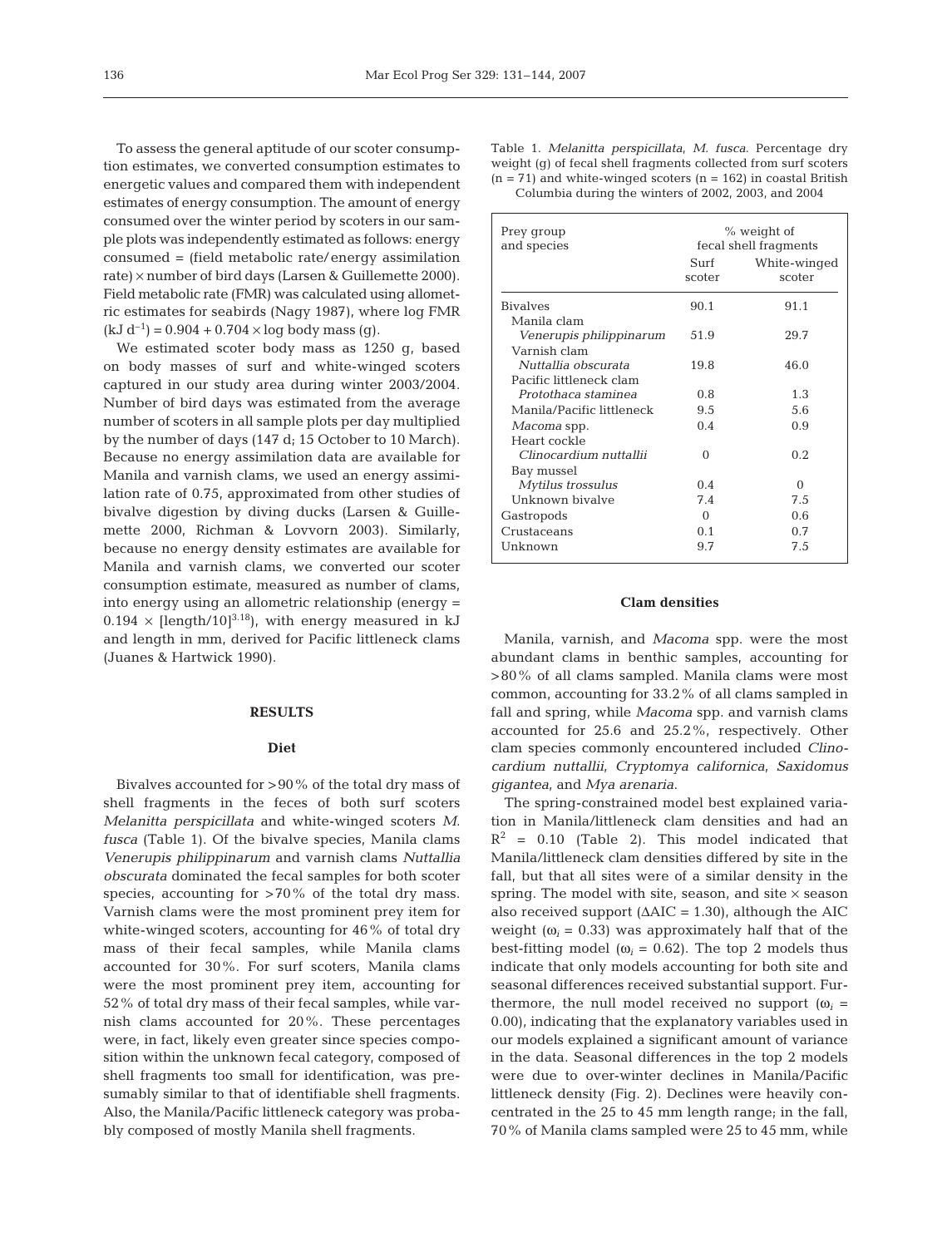Table 2. *Venerupis philippinarum, Protothaca staminea, Nuttallia obsurata* and *Macoma* spp. General linear models evaluating variation in density (clams  $m^{-2}$ ) of Manila/Pacific littleneck, varnish and *Macoma* spp. clams during winter in coastal British Columbia, 2003/2004. For all models, the number of parameters *(k)* includes +1*k* for an intercept and +1*k* for variance estimate. Models are listed in order of ΔAIC (AIC: Akaike's information criterion)

| Response variable/<br>Model              | No. of<br>parameters | $\triangle$ AIC | AIC<br>weight $(\omega_i)$ | $R^2$ |  |  |  |
|------------------------------------------|----------------------|-----------------|----------------------------|-------|--|--|--|
| Manila/Pacific littleneck density        |                      |                 |                            |       |  |  |  |
| Spring-constrained                       | 8                    | $\Omega$        | 0.62                       | 0.10  |  |  |  |
| Site $+$ season $+$ site $\times$ season | 13                   | 1.30            | 0.33                       | 0.11  |  |  |  |
| Site + season                            | 8                    | 5.00            | 0.05                       | 0.09  |  |  |  |
| <b>Site</b>                              | 7                    | 20.10           | $\Omega$                   | 0.07  |  |  |  |
| Season                                   | 3                    | 43.05           | $\Omega$                   | 0.02  |  |  |  |
| Fall-constrained                         | 8                    | 45.02           | $\Omega$                   | 0.03  |  |  |  |
| N <sub>U</sub>                           | $\mathcal{D}$        | 45.85           | $\Omega$                   | 0.00  |  |  |  |
| Varnish clam density                     |                      |                 |                            |       |  |  |  |
| <b>Site</b>                              | 7                    | $\Omega$        | 0.69                       | 0.10  |  |  |  |
| Site + season                            | 8                    | 1.64            | 0.30                       | 0.10  |  |  |  |
| Site $+$ season $+$ site $\times$ season | 13                   | 11.05           | $\Omega$                   | 0.10  |  |  |  |
| Spring-constrained                       | 8                    | 37.35           | $\Omega$                   | 0.05  |  |  |  |
| Fall-constrained                         | 8                    | 38.38           | $\Omega$                   | 0.05  |  |  |  |
| Null                                     | $\overline{2}$       | 61.35           | $\Omega$                   | 0.00  |  |  |  |
| Season                                   | 3                    | 67.76           | $\Omega$                   | 0.00  |  |  |  |
| <i>Macoma</i> spp. density               |                      |                 |                            |       |  |  |  |
| Site + season                            | 8                    | $\Omega$        | 0.82                       | 0.14  |  |  |  |
| Site $+$ season $+$ site $\times$ season | 13                   | 3.74            | 0.13                       | 0.15  |  |  |  |
| <b>Site</b>                              | 7                    | 5.26            | 0.06                       | 0.13  |  |  |  |
| Fall-constrained                         | 8                    | 32.89           | $\Omega$                   | 0.10  |  |  |  |
| Spring-constrained                       | 3                    | 58.25           | 0                          | 0.06  |  |  |  |
| Season                                   | 8                    | 83.90           | $\Omega$                   | 0.01  |  |  |  |
| Null                                     | 8                    | 89.00           | $\Omega$                   | 0.00  |  |  |  |

only 57% of Manila clams sampled in the spring were 25 to 45 mm (Fig. 3).

For varnish clams, the best-fitting model contained only site as an explanatory variable and had an  $\mathbb{R}^2$  = 0.10 (Table 2). The site and season model also received support ( $\triangle AIC = 1.64$ ), but had a small AIC weight ( $\omega_i =$ 0.30) relative to the top model  $(\omega_i = 0.69)$ . The explanatory variable of site was included in the top 2 models, with a combined AIC weight of 0.99, indicating that only models containing site received support. The explanatory variable of season was only marginally important, and pronounced over-winter declines were not observed for varnish clam density (Fig. 2). The null model, however, received no support  $(\omega_i = 0.00)$ , indicating that, although seasonal declines were not pronounced for varnish clams, the explanatory variable of season was able to explain some of the variance in varnish clam densities. With regards to size, the majority of varnish clams (72%) were 25 to 45 mm in length (Fig. 3).

For *Macoma* spp., the model containing site and season was the only model that received substantial sup-



Fig. 2. *Venerupis philippinarum*, *Protothaca staminea, Nuttallia obscurata*, and *Macoma* spp. Density (clams  $m^{-2}$ , mean  $\pm$ SE) of Manila/Pacific littleneck, varnish, and *Macoma* spp. clams at 6 sample plots in Baynes Sound, British Columbia, during fall (23 September to 17 October 2003) and spring (5 to 12 April 2004). All values are based on sampling performed with a 4 mm sieve

port (Table 2). The explanatory variable of season in the top model results from over-winter increases in *Macoma* spp. densities (Fig. 2), as opposed to density decreases observed for Manila clams. This result is consistent with our fecal sample analyses, which indicated that *Macoma* spp. are not consumed by scoters. Density increases are likely attributable to the overwinter growth of clams that were too small  $(<5$  mm) to be retained by our sieve during fall sampling, as indi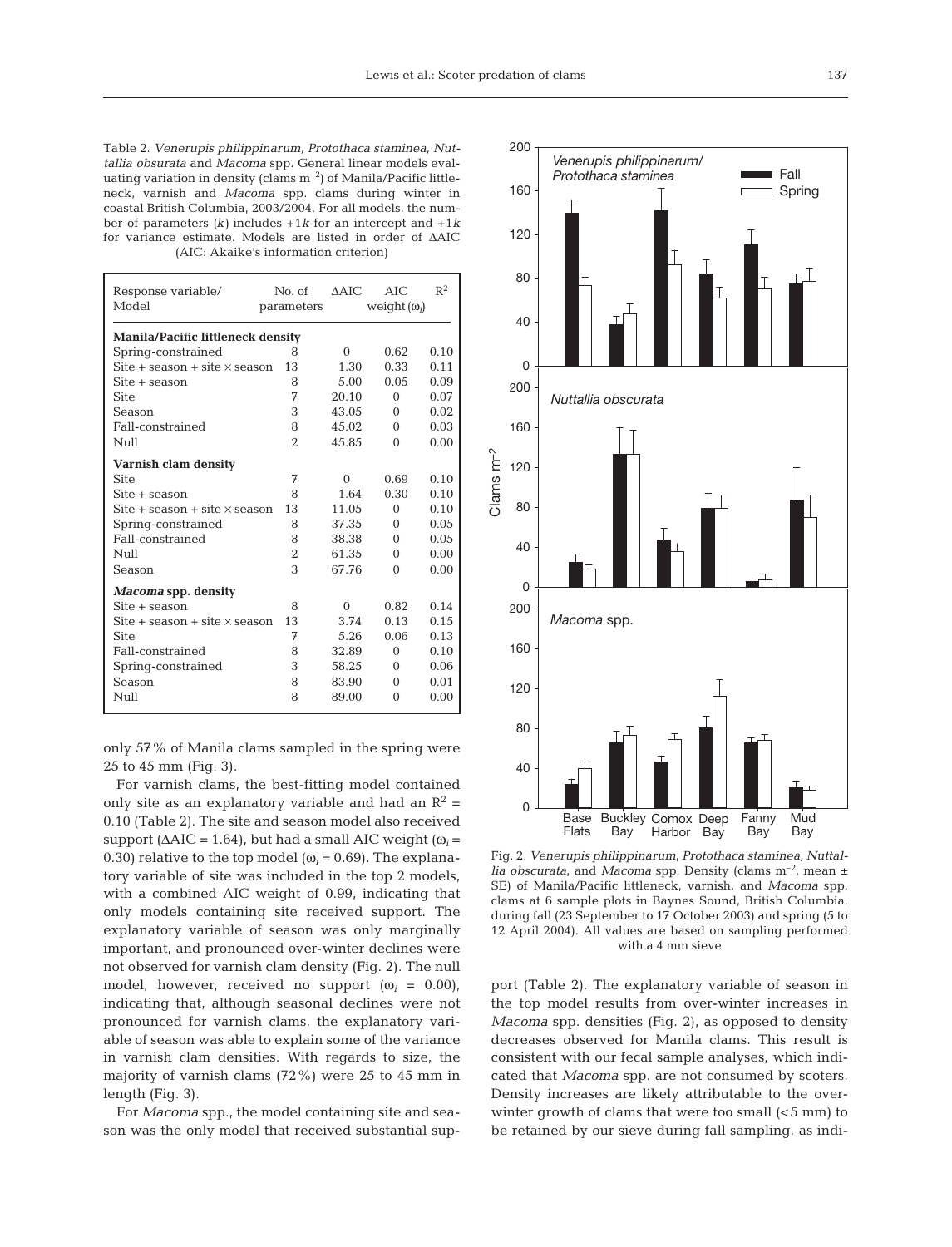cated by the increased frequency of 5 to 15 mm *Macoma* spp. in our spring samples (Fig. 3). As with Manila and varnish clams, the null model for *Macoma* spp. densities received no support  $(\omega_i = 0.00)$ , indicating that the explanatory variables used in our models explained a significant amount of variance.



Fig. 3. *Venerupis philippinarum*, *Protothaca staminea, Nuttallia obscurata*, and *Macoma* spp. Length–frequency distribution, summarized into 5 mm length classes, of Manila/Pacific littleneck, varnish, and *Macoma* spp. clams in Baynes Sound, British Columbia. Number of clams are for all 6 sample plots combined during fall (23 September to 17 October 2003;  $n =$ 332 quadrats) and spring  $(5 \text{ to } 12 \text{ April } 2004; \text{ n} = 326)$ quadrats). Clam numbers are based on sampling performed with a 4 mm sieve

# **Scoter consumption**

For the clam species commonly consumed by scoters (Manila, Pacific littleneck, and varnish clams), the combined number of clams decreased from fall to spring at all sample plots except for Buckley Bay (Table 3). Mean estimates of number of clams consumed by scoters at each sample plot were similar in magnitude to observed over-winter changes in clam numbers (Table 3). For all sample plots combined, our mean estimate of scoter consumption accounted for approximately 90% of over-winter decreases in clam abundance. These results suggest that scoter predation was responsible for most of the observed over-winter declines in clam abundance.

The amount of energy consumed over the winter period by scoters, based on independent allometric estimates (Nagy 1987), was approximately  $37 \times 10^6$  kJ for all 6 sample plots combined. Using a clam length of 31 mm, which is the average length of all Manila, varnish, and Pacific littleneck clams sampled, our estimate of number of clams consumed by scoters  $(3.67 \times 10^6 \text{ clams})$  converts to approximately 26  $\times$  $10<sup>6</sup>$  kJ. Over-winter changes to length distributions of Manila/littleneck and varnish clams (Fig. 3), however, suggest that scoters may have consumed larger clams, on average, than the average length (31 mm) of available clams. Using a clam length of 35 mm, our estimate of scoter consumption converts to approximately  $38 \times 10^6$  kJ, which is similar in magnitude to the independent allometric estimate of energy consumed by scoters.

Table 3. *Melanitta perspicillata*, *M. fusca*. Over-winter clam change ( $\pm$ SE, no. of clams  $\times$ 10<sup>5</sup>) and scoter consumption estimates ( $\pm$ SE, no. of clams  $\times$  10<sup>5</sup>) for all sample plots combined and for each individual sample plot during winter 2003/2004 in coastal British Columbia. Over-winter clam change is calculated from the mean fall numerical total minus mean spring numerical total for Manila, Pacific littleneck, and varnish clams combined. Scoter consumption estimates were simulated using the mean of 1000 iterations of our scoter consumption model

| Sample plot        | Over-winter<br>clam change<br>(no. of clams $\times$ 10 <sup>5</sup> ) | Scoter consumption<br>estimate<br>(no. of clams $\times$ 10 <sup>5</sup> ) |
|--------------------|------------------------------------------------------------------------|----------------------------------------------------------------------------|
| All plots combined | $-40 \pm 10$                                                           | $36.7 \pm 1.2$                                                             |
| <b>Base Flats</b>  | $-9 \pm 3$                                                             | $5.2 \pm 0.31$                                                             |
| <b>Buckley Bay</b> | $+1 \pm 6$                                                             | $3.7 \pm 0.29$                                                             |
| Comox Harbor       | $-14 \pm 8.6$                                                          | $11 \pm 1.2$                                                               |
| Deep Bay           | $-4 \pm 7$                                                             | $3.2 \pm 0.29$                                                             |
| Fanny Bay          | $-9 \pm 5$                                                             | $9.1 \pm 1.2$                                                              |
| Mud Bay            | $-3 \pm 9$                                                             | $5.0 \pm 0.5$                                                              |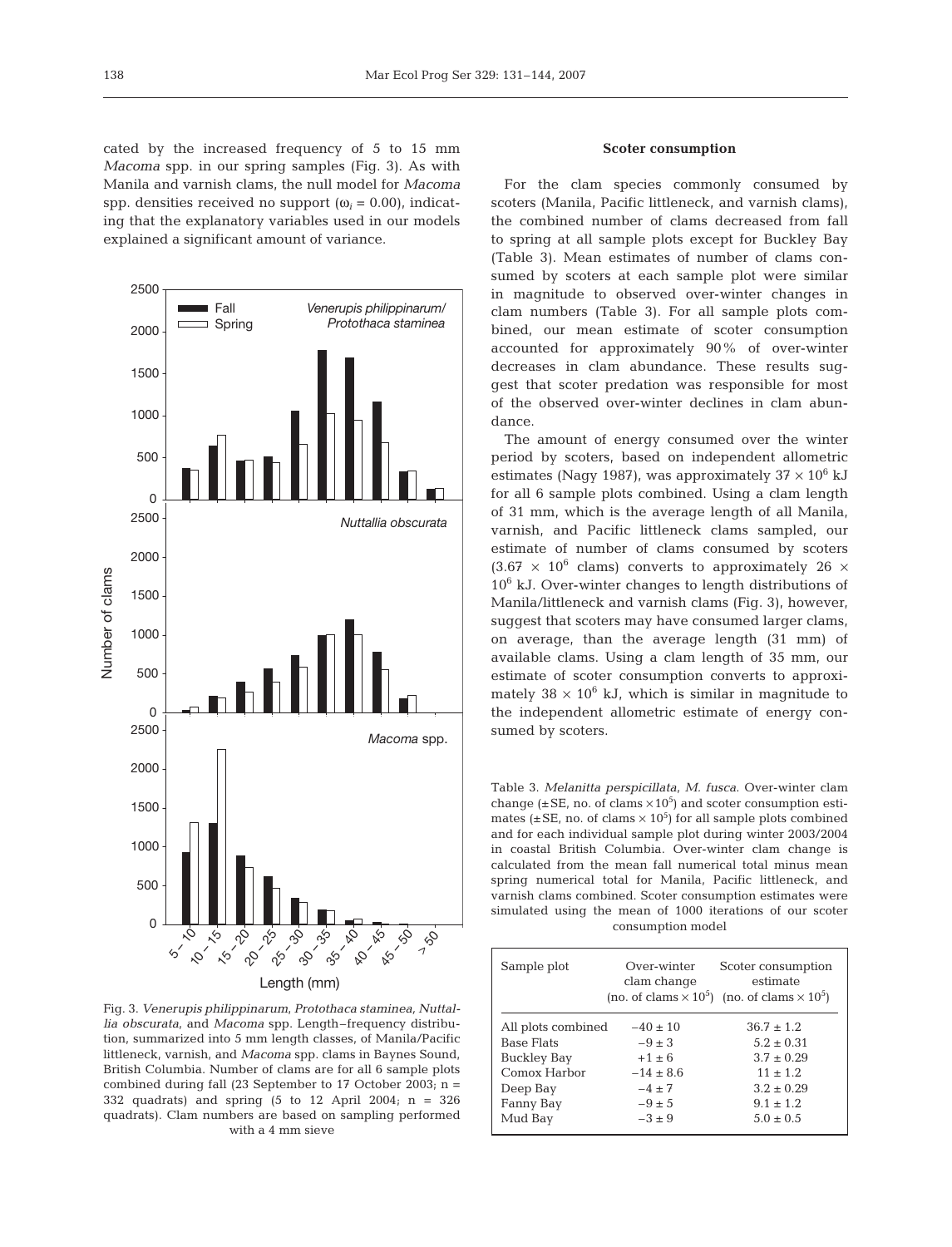## **DISCUSSION**

Surf scoter *Melanitta perspicillata* and white-winged scoter *M. fusca* predation had significant effects on the abundance of infaunal bivalves in Baynes Sound. The scoter diet was dominated by bivalves, which accounted for nearly 90% of all identifiable fecal shell fragments. Of the bivalves, Manila *Venerupis philippinarum* and varnish *Nuttallia obscurata* clams were the primary prey of both scoter species. Our estimates of scoter consumption accounted for most of the observed declines in combined abundance of Manila, Pacific littleneck *Protothaca staminea*, and varnish clams, despite the presence of numerous other vertebrate and invertebrate species known to consume clams. These results illustrate the strong predation potential of scoters in soft-bottom intertidal habitats.

## **Scoter consumption model**

Our conclusions regarding the effects of scoter predation are dependent on the accuracy of our scoter consumption model. Clam capture success, 1 of 4 variables comprising our consumption model, was estimated by measuring the proportion of scoters that surfaced from dives with a captured clam. When feeding on small bivalves (approximately <30 mm; J. Lovvorn pers. comm.), however, diving ducks may ingest captured bivalves underwater (de Leeuw & van Eerden 1992). Consistent underwater ingestion of clams by scoters would cause our surface observations of clam capture success to underestimate the actual number of clams consumed. However, we believe for the following reasons that the bulk of clam consumption by scoters occurred at the water surface. First, the size distribution of clams in our study site was dominated by large clams; 61% of Manila and varnish clams sampled were  $>30$  mm (74% were  $>25$  mm). Large bivalves require extended handling times to properly orient the clam for swallowing, as commonly witnessed for scoters (T. L. Lewis pers. obs.), and are typically handled at the surface to avoid extra costs of diving (Ydenberg 1988, de Leeuw & van Eerden 1992). Second, declines in clam abundance were heavily concentrated in the 25 to 45 mm size range (Fig. 3), while smaller clams did not generally decline in abundance, suggesting that scoters focused their predation on large clams that likely required surface handling. Finally, de Leeuw & van Eerden (1992) speculated that diving ducks optimize their intake rate per dive by consuming many small bivalves underwater before surfacing with a large bivalve to be consumed at the surface. Their conclusions were based on captive experiments in which small bivalves were abundant and all available bivalves, both small and large, were visible to the diving duck, potentially allowing the duck to visually assess available length distributions before choosing the aforementioned dive strategy. When feeding on visually concealed prey such as clams, however, diving ducks may not be able to accurately or rapidly assess relative availabilities of small and large clams. Accordingly, to adopt such a strategy in our study site would often require scoters to bypass large clams, which are more abundant, in pursuit of small clams that occur at much lower densities, a potentially risky strategy if small clams are not found and/or a large clam is not subsequently relocated prior to dive termination.

As a whole, we recognize that our consumption model is simple, as it was intended only to provide a rough index of the magnitude of scoter consumption. Many finer details were not considered in this exercise, such as differences between scoter species and seasonal variation in foraging behaviors. Nonetheless, a consistent pattern emerges across multiple sample plots, with mean estimates of number of clams consumed by scoters closely matching in magnitude the observed declines of clam numbers. Furthermore, our estimates of scoter consumption (no. of clams), once converted into energetic values, were similar in magnitude to independent allometric estimates of energy consumed by scoters. Hence, we conclude that scoters are largely responsible for the observed over-winter declines in clam abundance.

#### **Other sources of clam mortality**

A number of potential clam predators other than scoters occur in Baynes Sound during winter, the most common of which are the red rock crab *Cancer productus*, the moon snail *Polinices lewisii*, and other diving duck species. Although these predators undoubtedly contributed to winter clam depletions, biological and numerical considerations likely restrict their overall predation effects. Invertebrate predators of clams, although often abundant, have metabolic rates and consumption requirements much lower than those of vertebrate predators such as birds. Red rock crabs can be major clam predators; their intake rates, however, are greatly reduced during winter because of low water temperatures (Walne & Deane 1972). Moon snails are rarely observed in the mid- to high intertidal zone, where the majority of Manila and varnish clams are found, and have winter feeding rates of  $< 0.02$ clams  $d^{-1}$  in the Strait of Georgia (Peitso et al. 1994). Other diving duck species are numerous in Baynes Sound, the most common of which include Barrow's goldeneye *Bucephala islandica*, common goldeneye *B. clangula*, bufflehead *B*. *albeola*, harlequin ducks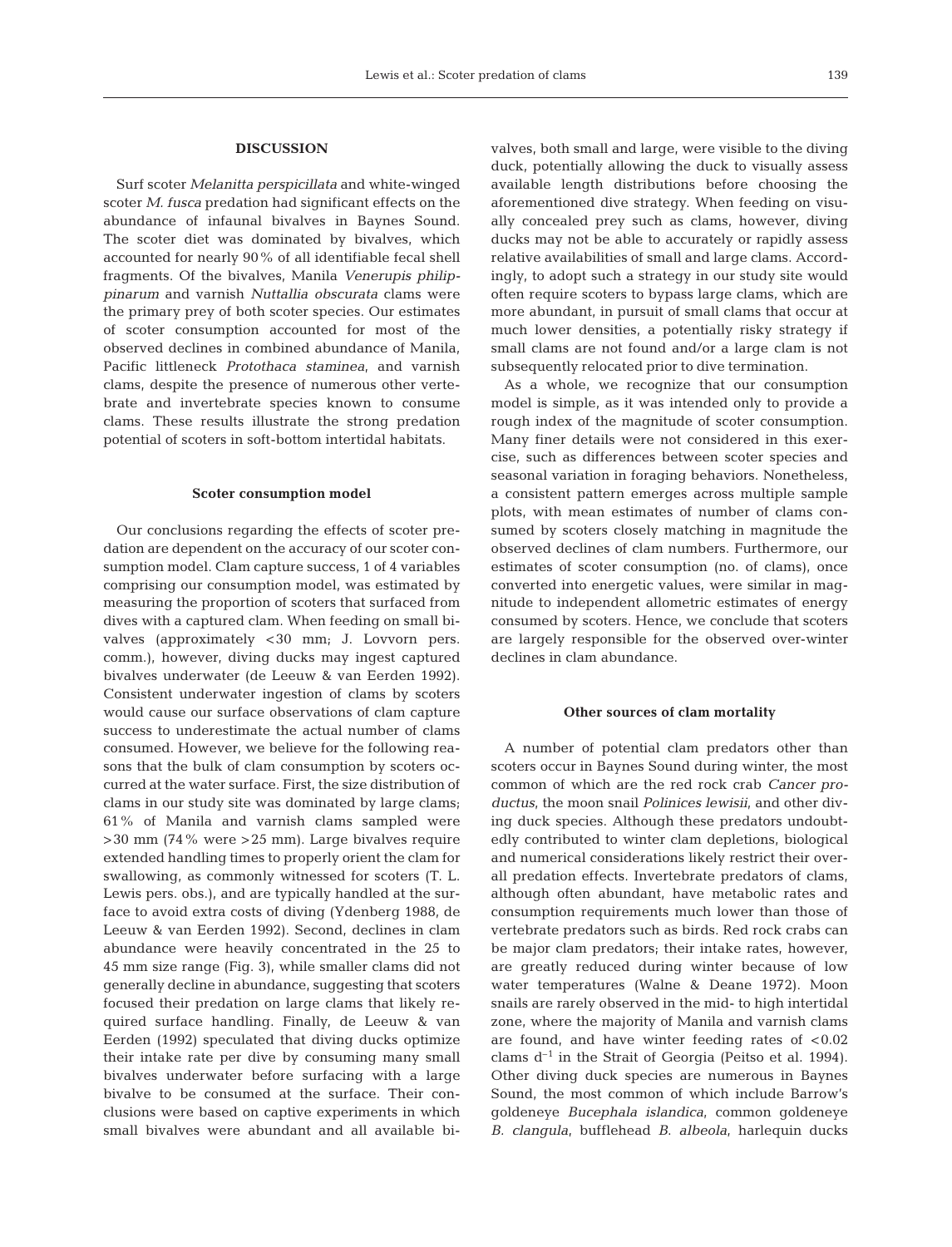*Histrionicus histrionicus*, and greater scaup *Aythya marila*. None occur in numbers or densities nearly as high as scoters. Surf and white-winged scoters account for >60% of all diving ducks that potentially feed on clams within Baynes Sound. The next most common diving duck, greater scaup, is known to feed on clams and other benthic invertebrates (Kessel et al. 2002), but accounts for only 12% of the potential clam-foraging ducks present in Baynes Sound. Barrow's goldeneye often has a diet composed mainly of bivalves, primarily mussels (Eadie et al. 2000), but accounts for  $\langle 1\%$  of the potential clam-foraging ducks. The other common diving ducks typically have more diverse diets, not relying as heavily on bivalves as scoters (Gauthier 1993, Eadie et al. 1995, Robertson & Goudie 1999).

Winter weather conditions are another potential mechanism leading to numerical declines of clams. Winter clam mortality may occur as a result of freezing, primarily when low air temperatures coincide with exposure of clam habitat at low tides. Freezing of clams is known to cause irreparable gill and tissue damage (Bower 1992). In the Strait of Georgia, Manila clams are susceptible to winter mortality by freezing during prolonged or severe cold spells (Bourne 1982). Large-scale winter die-offs are marked by the presence of abundant empty shells or recently dead clams scattered over the beach (Bower 1992). Although some clams within our study site likely died as a result of adverse weather conditions, it is not likely that large-scale die-offs were experienced during the winter of 2003/2004. At no point did we observe unusual numbers of dead clams or shells on any beaches near our sample plots, despite frequent monitoring (≥1 visit per week) for the entire duration of winter.

#### **Manila and Pacific littleneck clams**

Manila/littleneck clam densities differed by site in the fall, prior to the arrival of large numbers of scoters in Baynes Sound. By spring, however, inter-site differences were reduced and Manila/littleneck clam densities were of a similar magnitude across sites, perhaps due to the effects of scoter predation. This large-scale homogenization could be a result of scoters depleting Manila/littleneck clams to some minimal density, and subsequently moving to a new foraging site that offered higher Manila/littleneck clam densities. Many of our sample plots, however, were >10 km apart, and scoter movements of this magnitude were rare (D. Esler unpubl. radio-telemetry data). Instead, scoters used distinct over-winter foraging areas of a size that did not typically encompass multiple and/or distantly located sample plots.

The over-winter homogenization of Manila/littleneck clam densities across our 6 sample plots is more likely attributable to differential scoter numbers within our sample plots. Winter sea duck distribution and flock size is often closely related to the density of prey (Guillemette et al. 1992, 1996). Plots of higher clam density presumably attracted more scoters, and these areas experienced greater rates of predation than sites with lower clam density and fewer scoters. The persistence of this pattern for the duration of winter would eventually lead towards our observed equalization of Manila/littleneck clam densities across sites. Similar patterns have been previously observed for shorebirds in soft-bottom habitats. Densities of shorebirds are often positively correlated with density of their infaunal prey items, and sites with greater prey density and more shorebirds typically experience the largest declines in prey abundance (Goss-Custard et al. 1991, Szekely & Bamberger 1992, Norris et al. 1998).

# **Varnish clams**

Despite being 1 of only 2 predominant prey items found in scoter fecal samples, varnish clams did not markedly decrease in density, in contrast to Manila clams. Manila clams had overall higher densities than varnish clams, increasing their probability of detection and predation by foraging scoters, and might thus be expected to experience more pronounced over-winter declines. Differential predation by scoters, however, may not fully account for the more pronounced declines of Manila clams; the unique biology of varnish clams, along with our clam sampling protocol, may also partially explain differences between the 2 clam species.

In addition to deposit feeding, varnish clams may utilize pedal-sweep feeding (Gillespie et al. 1999), which involves collection of sub-surface organic detritus on the pedal cilia and subsequent ciliary movement of detritus to the oral region (Reid et al. 1992). This access to sub-surface food, together with their longer siphons and deeper pallial sinuses, greatly increases the burial depth capacity of varnish clams. Our clam sampling was performed to a depth of 15 cm. This sampling regime captured all Manila clams present in a sample quadrat, as their obligatory filter feeding and short siphon length restricts their burial depth to the upper 10 cm (Bourne 1982). Our sampling, however, did not document all varnish clams present, as we often observed varnish clams residing deeper than 15 cm. Although clams buried at these depths are considered unavailable to foraging scoters (Lovvorn 1989, Richman & Lovvorn 2003), varnish clams can likely migrate vertically between upper and lower sediments. The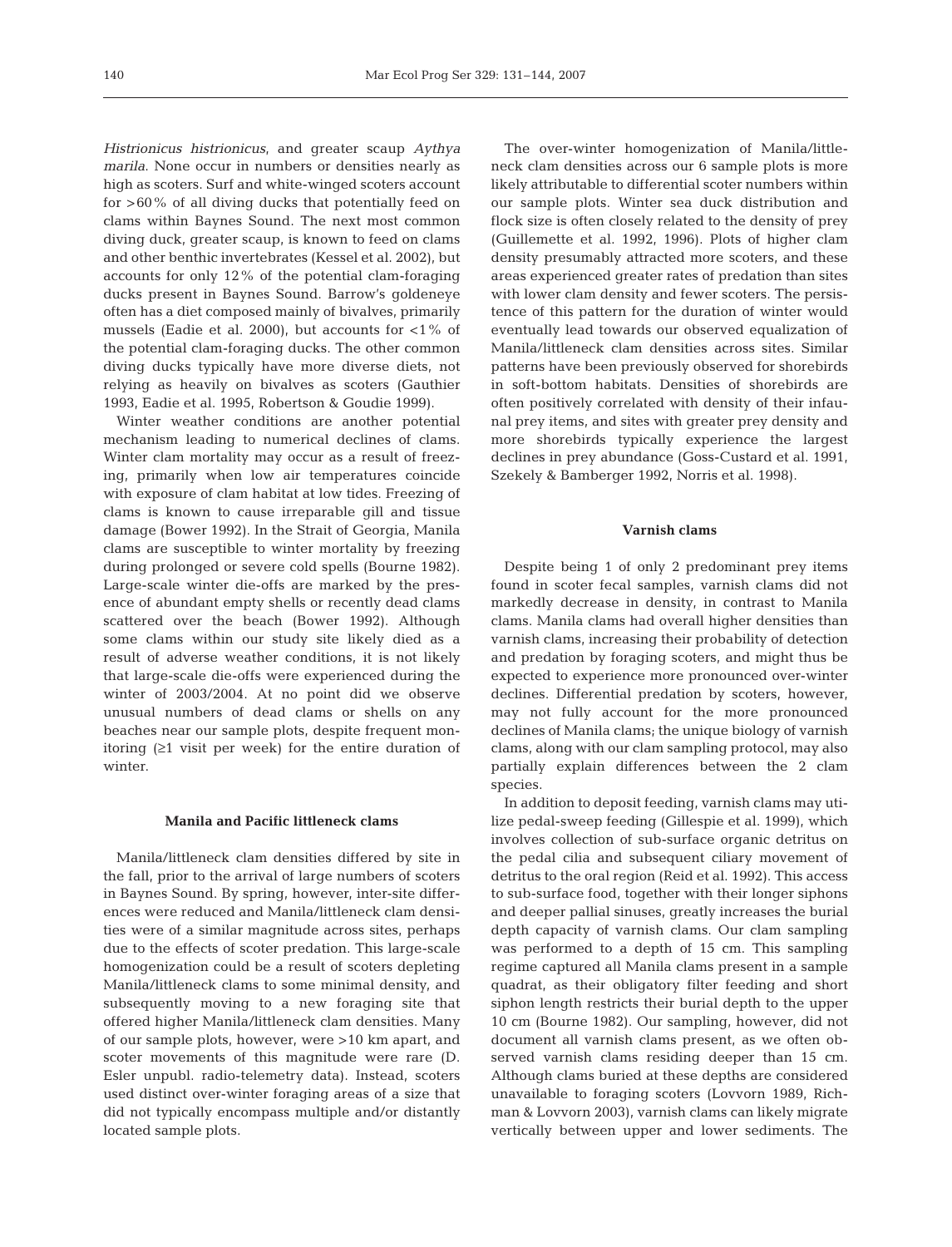burial depth of many soft-bottom bivalves varies with both season and predation risk (Zwarts 1991, Zwarts & Wanink 1993, Peterson & Skilleter 1994, Skilleter & Peterson 1994). During our initial clam sampling in fall, some varnish clams may have already migrated to deeper burial depths for the duration of winter, possibly in response to predation risk of recently arriving scoters. Winter migrations to deeper sediment depths have been reported for other clam species in northern temperate locations (Zwarts & Wanink 1993). By the time we re-sampled clam densities in April, following scoter departure from the area, some varnish clams too deep to detect in the fall (>15 cm) may have migrated to sediment depths shallow enough to be detected. This hypothesized vertical migration would partially mask our ability to detect predation of varnish clams and may partially explain the much larger over-winter declines documented for Manila clams. The mechanism driving this hypothesized migration, however, remains unknown and warrants future research into the scarcely described biology of varnish clams.

Vertical migrations of varnish clams may also partly explain our inability to detect a reduction in clam density at our Buckley Bay sample plot. For the scoterconsumed clam species of Manila, Pacific littleneck, and varnish clams combined, Buckley Bay was the only sample plot for which an over-winter density reduction was not detected, despite the confirmed predation by scoters within the sample plot. The Buckley Bay sample plot had the highest varnish clam density and lowest Manila clam density of any sample plot, with varnish clam density being approximately 3.5 times greater than Manila clam density. Accordingly, the hypothesized vertical migration of varnish clams may have had a larger effect on our ability to detect overall clam declines at our Buckley Bay sample plot relative to the other sample plots.

#### *Macoma* **spp. clams**

*Macoma* spp. clams, although comprising 25.6% of all clams sampled, were rarely consumed by scoters in Baynes Sound. We predicted that *Macoma* spp. densities would not decrease over the winter, due to the lack of predation pressure from scoters. As predicted, we did not detect over-winter decreases of *Macoma* spp. density, but rather over-winter increases. The lack of scoter predation pressure is likely attributable to the smaller size of *Macoma* spp., as 67% of all sampled *Macoma* spp. were <15 mm in length, while only 16% of Manila clams and 5% of varnish clams were <15 mm. Bourne (1984), in an analysis of scoter stomach contents, found that only 11% of consumed clams in Baynes Sound were <10 mm.

Inspection of *Macoma* spp. abundance by length revealed a spring increase in clam abundance for the 5 to 10 and 10 to 15 mm length classes, while length classes >15 mm experienced little over-winter change. This suggests that *Macoma* spp. clams grew during the period between fall and spring clam sampling, as clams too small to be retained by our sieve in the fall (<5 mm) grew into sizes large enough to be detected by spring. Although clam growth is minimal during winter months in Baynes Sound for Manila clams (Bourne 1982), the growth rate of *Macoma* spp. clams during winter in Baynes Sound is unknown. Also, the period between our fall and spring clam sampling encompassed 6 mo, and small amounts of growth may occur during this period. Any growth over the 6 mo period would be most noticeable in the smallest size classes, because small biomass increases would cause proportionally larger changes in shell size. For *Macoma* spp. >15 mm, the absence of pronounced declines in abundance is consistent with our predicted lack of scoter predation pressure for *Macoma* spp. clams.

## **Sea duck predation and community effects**

This study corroborates a growing body of literature indicating the important effects of sea duck predation on intertidal populations and communities (Guillemette et al. 1996, Hamilton 2000, Larsen & Guillemette 2000). The large body size, high metabolic rates, and gregarious nature of sea ducks leads to high rates of predation and potentially important effects on prey abundance. To date, studies documenting the effects of sea duck predation have mainly focused on mussel prey. These studies have documented the ability of sea ducks to significantly reduce the abundance of mussels in rocky intertidal communities. The large predation effects of sea ducks on mussels may lead to subsequent changes in community structure, as mussels are dominant competitors for space, and their depredation creates open habitat for competing species (Paine 1966, 1974). Lacroix (2001) documented complete local extirpation of some mussel beds by surf scoters in coastal British Columbia, with much of the extirpation occurring high in the intertidal zone. This upper zone had been previously viewed as a predation refuge for mussels along the Pacific coast, as the classic keystone predator, the ochre sea star *Pisaster ochraceus*, is typically restricted to the lower intertidal zones. The predation of mussels by surf scoters may thus cause cascading community effects in the upper intertidal similar to those documented for *P. ochraceus* predation in the lower intertidal zone (Paine 1966, 1974). The presence of sea ducks as a top predator may also affect community dynamics by limiting the abundance of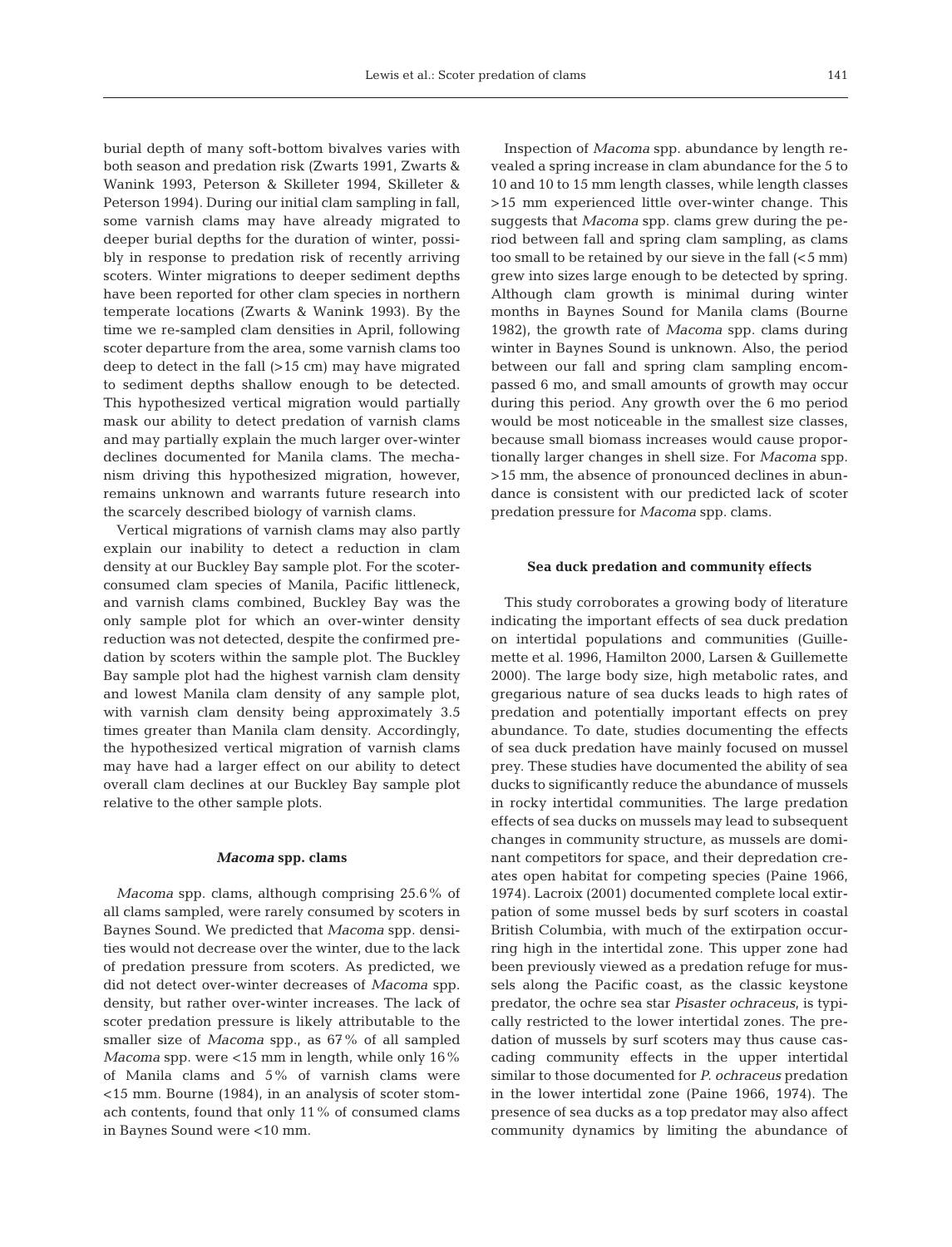competing predators. Hamilton (2000) found that exclusion of common eiders led to an increase in the abundance of dogwhelks *Nucella lapillus*, as whelks were likely released from interspecific competition for available mussel prey.

The effects of sea duck predation on infaunal bivalve abundance in soft-bottom habitats had not been documented prior to the present study. By selectively preying on the most abundant infaunal animals, such as Manila and varnish clams in our study area of Baynes Sound, scoters potentially assume a particularly important role in structuring these communities. For example, Schneider (1978) documented the selective removal of numerically dominant prey by migratory shorebirds in a soft-bottom mudflat. This selective predation by shorebirds resulted in reduced variation in the relative abundance of prey by decreasing the abundance of the most common species. Within our study site during the fall, Manila, varnish, and *Macoma* spp. clams composed 39, 27, and 23%, respectively, of all clams sampled. Following a winter of selective scoter predation, overall variation in the relative abundance of these 3 clam species was considerably reduced: Manila, varnish, and *Macoma* spp. clams composed 28, 23, and 29%, respectively, of all clams sampled in the spring. In addition to changes in relative abundance, scoter predation may alter community structure via competition-dependent pathways. For example, predation by scoters on the abundant Manila and varnish clams may promote species persistence and community diversity by creating space for competitively subordinate species. Soft-bottom communities, however, are typically defined by weaker spatial competition than that found in rocky intertidal communities, and predation is believed to be of more importance than competition in limiting infaunal invertebrate densities (Virnstein 1977, Peterson 1982, 1991). Scoter predation may therefore provide a major numerical control of the abundant varnish and Manila clams, while having a less pronounced cascading community impact than might be expected in rocky intertidal habitats characterized by stronger spatial competition (Kvitek et al. 1992).

In conclusion, our study has shown the ability of scoters to deplete their winter food sources and assume a significant predation role in soft-bottom intertidal areas. Despite the presence of many other predator species, scoter predation on clams appeared responsible for most of the over-winter declines in clam abundance. Future research is needed to determine if the seasonal predation impacts we observed affect longterm clam densities and community structure. Recruitment and growth of most Baynes Sound clam species occurs during the summer months, and this repopulation may be more than adequate to renew clam numbers following winter decreases. Nonetheless, the strong predation potential of scoters requires the presence of wintering areas with robust bivalve populations. Previous studies in the Dutch Wadden Sea have linked significant over-winter mortality of common eiders to shortages of bivalve food supplies (Camphuysen et al. 2002). In areas used by wintering scoters, availability of bivalve stocks should be considered when reviewing activities, such as foreshore development or commercial bivalve harvesting, which may significantly reduce bivalve numbers.

*Acknowledgements.* Funding and support for this project were provided by the Canadian Wildlife Service of Environment Canada and National Science and Engineering Council (NSERC) Strategic Grant STPGP246079-01. We also thank the Centre for Wildlife Ecology, Simon Fraser University, for providing scientific and logistic support. M. McAdie and D. Mulcahy performed the radio-implant surgeries. J. Lovvorn, D. Green, C. Peterson, and R. Ydenberg provided valuable feedback on the manuscript and B. Gurd provided statistical advice. The following people helped capture scoters and provided field assistance: E. Anderson, B. Bartzen, T. Bowman, S. Coulter, R. Dickson, G. Grigg, S. Iverson, M. Kirk, D. Lacroix, R. Lis, A. McLean, E. Sellentin, and S. Wallace. We also thank all private landowners within Baynes Sound who granted us access to their property.

## LITERATURE CITED

- Bevington PR (1969) Data reduction and error analysis for the physical sciences. McGraw-Hill, San Francisco, CA
- Bourne N (1982) Distribution, reproduction, and growth of Manila clam, *Tapes philippinarum* (Adams and Reeves), in British Columbia. J Shellfish Res 2:47–54
- Bourne N (1984) Clam predation by scoter ducks in the Strait of Georgia, British Columbia, Canada. Can Tech Rep Fish Aquat Sci 1331
- Bower SM (1992) Winter mortalities and histopathology in Japanese littlenecks [*Tapes philippinarum* (A. Adams and Reeve, 1850)] in British Columbia due to freezing temperatures. J Shellfish Res 11:255–263
- Burnham KP, Anderson DR (2002) Model selection and multi-model inference: a practical information-theoretic approach, 2nd edn. Springer-Verlag, New York
- Camphuysen CJ, Berrevoets CM, Cremers HJWM, Dekinga A and 8 others (2002) Mass mortality of common eiders (*Somateria mollissima*) in the Dutch Wadden Sea, winter 1999/2000: starvation in a commercially exploited wetland of international importance. Biol Conserv 106:303–317
- Commito JA (1982) Importance of predation by infaunal polychaetes in controlling the structure of a soft-bottom community in Maine, USA. Mar Biol 68:77–81
- Custer CM, Custer TW, Sparks DW (1996) Radio telemetry documents 24-hour feeding activity of wintering lesser scaup. Wilson Bull 108:556–566
- Dawe NK, Buechert R, Trethewey DEC (1998) Bird use of Baynes Sound–Comox Harbour, Vancouver Island, British Columbia, 1980–1981. Technical Report Series No. 286, Canadian Wildlife Service, Pacific and Yukon Region, Delta
- de Leeuw JJ (1996) Diving costs as a component of daily energy budgets of aquatic birds and mammals: generaliz-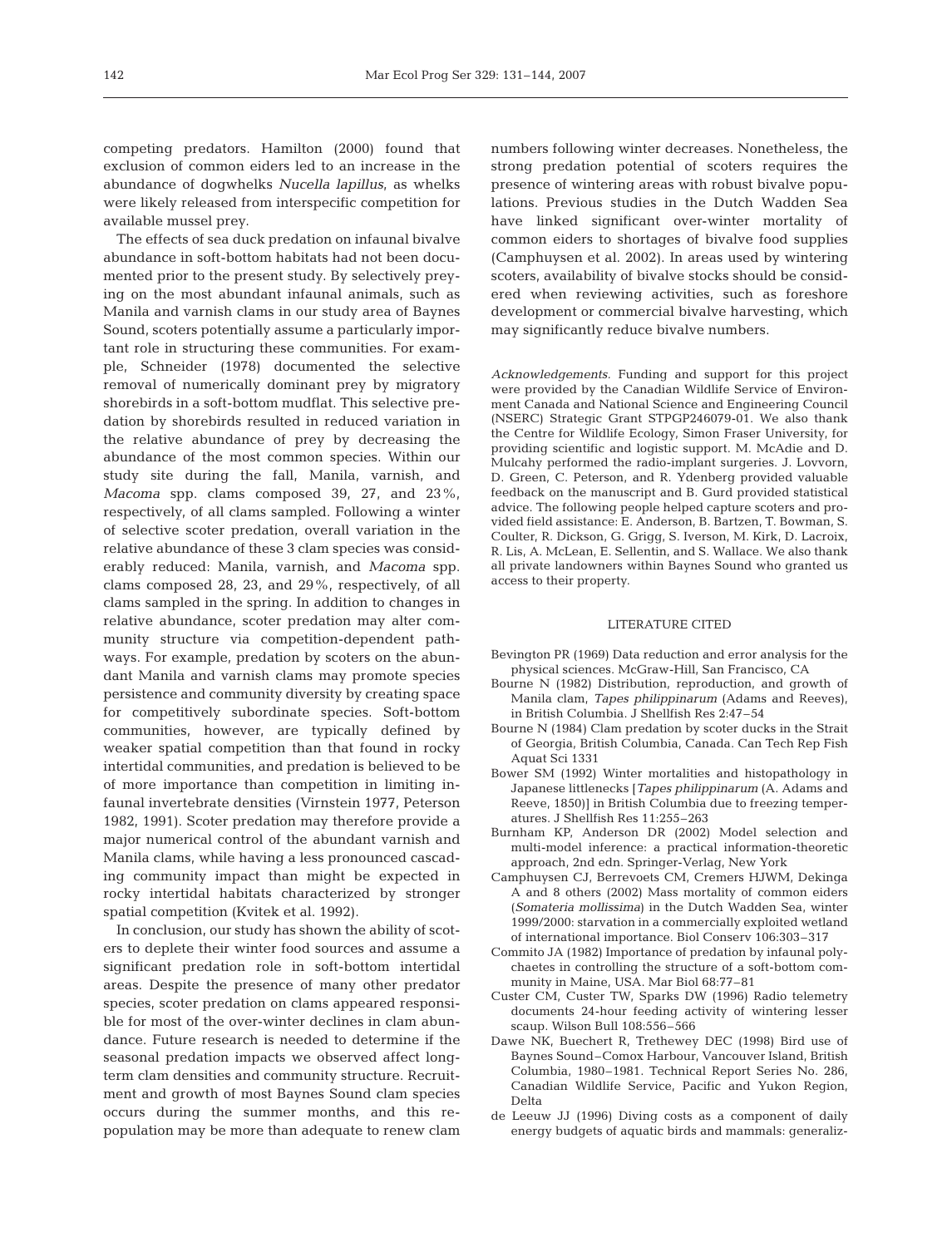ing the inclusion of dive-recovery costs demonstrated in tufted ducks. Can J Zool 74:2131–2142

- de Leeuw JJ, van Eerden MR (1992) Size selection in diving tufted ducks *Aythya fuligula* explained by differential handling time of small and large mussels *Dreissena polymopha*. Ardea 80:353–362
- de Vries J, van Eerden MR (1995) Thermal conductance in aquatic birds in relation to the degree of water contact, body mass, and body fat: energetic implications of living in a strong cooling environment. Physiol Zool 68:1143–1163
- Eadie JM, Mallory ML, Lumsden HG (1995) Common goldeneye (*Bucephala clangula*). In: Poole A, Gill F (eds) The birds of North America (No. 170). Academy of Natural Sciences, Philadelphia and American Ornithologists' Union, Washington, DC
- Eadie JM, Savard JP, Mallory ML (2000) Barrow's goldeneye (*Bucephala islandica*). In: Poole A, Gill F (eds) The birds of North America (No. 548). Academy of Natural Sciences, Philadelphia and American Ornithologists' Union, Washington, DC
- Eggleston DB, Lipcius RN, Hines AH (1992) Density-dependent predation by blue crabs upon infaunal clam species with contrasting distribution and abundance patterns. Mar Ecol Prog Ser 85:55–68
- ESRI (Environmental Systems Research Institute) (1999) Getting to know ArcView GIS. ESRI Press, Redlands, CA
- Estes JA, Peterson CH (2000) Marine ecological research in seashore and seafloor systems: accomplishments and future directions. Mar Ecol Prog Ser 195:281–289
- Gauthier G (1993) Bufflehead (*Bucephala albeola*). In: Poole A, Gill F (eds) The birds of North America (No. 67). Academy of Natural Sciences, Philadelphia and American Ornithologists' Union, Washington, DC
- Gillespie GE, Kronlund AR (1999) A manual for intertidal clam surveys. Can Manuscr Rep Fish Aquat Sci 2270
- Gillespie GE, Parker M, Merilees W (1999) Distribution, abundance, biology and fisheries potential of the exotic varnish clam (*Nuttallia obscurata*) in British Columbia. Canadian Stock Assessment Secretariat Research Document 99/193, Fisheries and Oceans Canada, Nanaimo
- Gillespie GE, Rusch B, Gormican SJ, Marshall R, Munroe D (2001) Further investigations of the fisheries potential of the exotic varnish clam (*Nuttallia obscurata*) in British Columbia. Canadian Stock Assessment Secretariat Research Document 2001/143, Fisheries and Oceans Canada, Nanaimo
- Goss-Custard JD, Warwick RM, Kirby R, McGrorty S and 5 others (1991) Towards predicting wading bird densities from predicted prey densities in a post-barrage Severn estuary. J Appl Ecol 28:1004–1026
- Goss-Custard JD, McGrorty S, Dit Durell SEALV (1996) The effect of oystercatchers (*Haematopus ostralegus*) on shellfish populations. Ardea 84A:453–467
- Goudie RI, Ankney CD (1986) Body size, activity budgets, and diets of sea ducks wintering in Newfoundland. Ecology 67:1475–1482
- Guillemette M (1998) The effect of time and digestion constraints in common eiders while feeding and diving over blue mussel beds. Funct Ecol 12:123–131
- Guillemette M, Ydenberg RC, Himmelman JH (1992) The role of energy intake rate in prey and habitat selection of common eiders *Somateria mollissima* in winter: a risksensitive interpretation. J Anim Ecol 61:599–610
- Guillemette M, Reed A, Himmelman JH (1996) Availability and consumption of food by common eiders wintering in the Gulf of St. Lawrence: evidence of prey depletion. Can J Zool 74:32–38
- Hamilton DJ (2000) Direct and indirect effects of predation by common eiders and abiotic disturbance in an intertidal community. Ecol Monogr 75:21–43
- Hines AH, Haddon AM, Wiechert LA (1990) Guild structure and foraging impact of blue crabs and epibenthic fish in a subestuary of Chesapeake Bay. Mar Ecol Prog Ser 67: 105–126
- Juanes F, Hartwick EB (1990) Prey size selection in Dungeness crabs: the effect of claw damage. Ecology 71:744–758
- Kessel B, Rocque DA, Barclay JS (2002) Greater scaup (*Aythya marila*). In: Poole A, Gill F (eds) The birds of North America (No. 650). Academy of Natural Sciences, Philadelphia and American Ornithologists' Union, Washington, DC
- Kvitek RG, Oliver JS, DeGange AR, Anderson BS (1992) Changes in Alaskan soft-bottom prey communities along a gradient in sea otter predation. Ecology 73:413–428
- Lacroix DL (2001) Foraging impacts and patterns of wintering surf scoters feeding on bay mussels in coastal Strait of Georgia, British Columbia. MSc dissertation, Simon Fraser University, Burnaby
- Langlois TJ, Anderson MJ, Babcock RC (2005) Reef-associated predators influence adjacent soft-sediment communities. Ecology 86:1508–1519
- Larsen JK, Guillemette M (2000) Influence of annual variation in food supply on abundance of wintering common eiders *Somateria mollissima*. Mar Ecol Prog Ser 201:301–309
- Lewis TL, Esler D, Boyd WS, Zydelis R (2005) The nocturnal foraging behaviors of wintering surf scoters and whitewinged scoters. Condor 107:636–646
- Lovvorn JR (1989) Distributional responses of canvasback ducks to weather and habitat change. J Appl Ecol 26: 113–130
- Lovvorn JR, Richman SE, Grebmeier JM, Cooper LW (2003) Diet and body condition of spectacled eiders wintering in pack ice of the Bering Sea. Polar Biol 26:259–267
- Morgan JT (1984) Elements of simulation. Chapman Hall Press, London
- Nagy KA (1987) Field metabolic rate and food requirement scaling in mammals and birds. Ecol Monogr 57:11–128
- Nehls G, Ketzenberg C (2002) Do common eiders *Somateria mollissima* exhaust their food resources? A study on natural mussel *Mytilus edulis* beds in the Wadden Sea. Dan Rev Game Biol 16:47–61
- Norris K, Bannister RCA, Walker PW (1998) Changes in the number of oystercatchers *Haematopus ostralegus* wintering in the Burry Inlet in relation to the biomass of cockles *Cerastoderma edule* and its commercial exploitation. J Appl Ecol 35:75–85
- Nosho TY, Chew KK (1972) The setting and growth of the Manila clam, *Venerupis japonica* (Deshayes), in Hood Canal, Washington. Proc Natl Shellfish Assoc 62:50–58
- Paine RT (1966) Food web complexity and species diversity. Am Nat 100:65–75
- Paine RT (1974) Experimental studies on the relationship between a dominant predator and its principal competitor. Oecologia 15:93–120
- Peitso E, Hui E, Hartwick B, Bourne N (1994) Predation by the naticid gastropod *Polinices lewisii* (Gould) on littleneck clams *Protothaca staminea* (Conrad) in British Columbia. Can J Zool 72:319–325
- Peterson CH (1979) Predation, competitive exclusion, and diversity in the soft-sediment benthic communities of estuaries and lagoons. In: Livingston RJ (ed) Ecological processes in coastal and marine systems. Plenum Press, New York, p 233–264
- Peterson CH (1982) The importance of predation and intraand interspecific competition in the population biology of